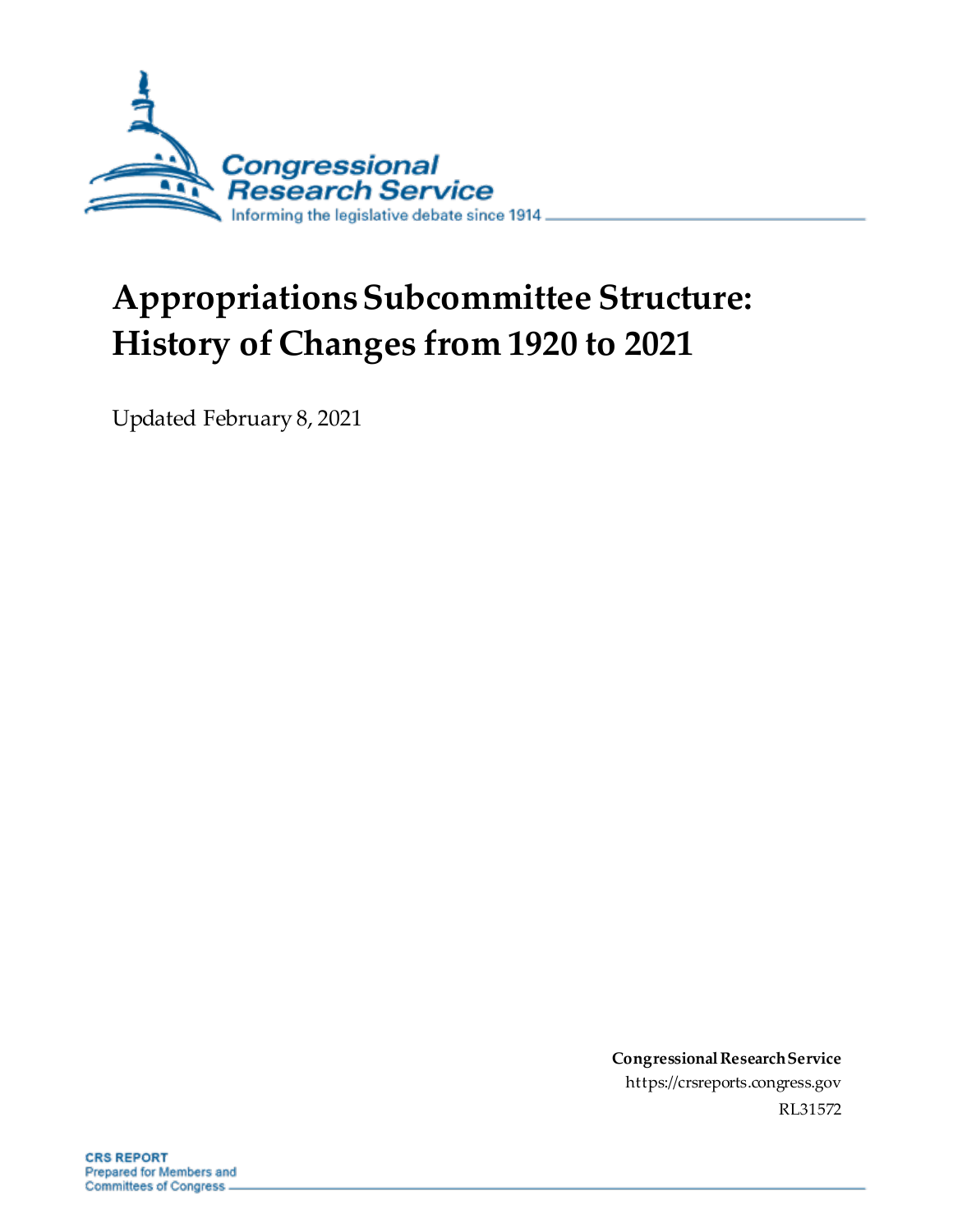# **Summary**

This report details the evolution of the House and Senate Appropriations Committees' subcommittee structure from the 1920s to the present. In 1920, the House adopted a change in its rules to consolidate jurisdiction over all appropriations in the Appropriations Committee. After the enactment of the Budget and Accounting Act of 1921, the House reorganized its Appropriations Committee by establishing for the first time a set of subcommittees to consider appropriations bills based on the administrative organization of the executive branch. The Senate followed suit in 1922, and the two chambers have continued under that basic organizational approach since that time.

It is possible to divide the evolution of the modern Appropriations subcommittee structure into four eras. The first era, stretching roughly from the initial reorganization in the 1920s until the end of the Second World War, was marked by stability. Most of the changes in Appropriations structure resulted from combining bills (e.g., the Treasury Department bill with the Post Office Department bill beginning in 1924), although one new bill (and subcommittee) was created when the appropriations bill for the Department of Labor was split off from the Departments of State, Justice, Commerce, and Labor bill in 1939.

The second era, from the end of the Second World War through 1970, saw a number of significant changes. During this period, Congress attempted to keep pace with executive branch reorganizations (e.g., creation of subcommittees to consider appropriations for the new Departments of Defense in 1947 and Transportation in 1967) and changing national priorities (e.g., creation of a separate appropriations bill, and later subcommittee, for foreign operations).

The third era, from 1971 through 2003, was marked by a renewed stability. While some appropriations subcommittees were renamed to reflect changes in agency and departmental status, these changes did not represent major shifts in jurisdiction.

Following major changes in organization involving nearly every subcommittee in the 108<sup>th</sup>, 109<sup>th</sup>, and 110th Congresses, the two chambers have once again settled into an era of stable organization. In 2003, both the House and Senate Appropriations Committees merged their subcommittees on Transportation and Treasury and created new subcommittees to consider appropriations for the newly created Department of Homeland Security. In 2005, both chambers undertook major reorganizations, eliminating three subcommittees in the House and one in the Senate. This reorganization, however, left the two chambers with differing subcommittee jurisdictions. In 2007 the two Appropriations Committees reorganized again to reestablish parallel subcommittees that have remained in place since.

During the first session of the  $110<sup>th</sup>$  Congress (2007), the House created the Select Intelligence Oversight Panel of the appropriations committee to oversee spending on federal intelligence activities. This panel was eliminated in 2011 at the beginning of the 112th Congress.

This report will be updated to reflect any changes in Appropriations subcommittee structure.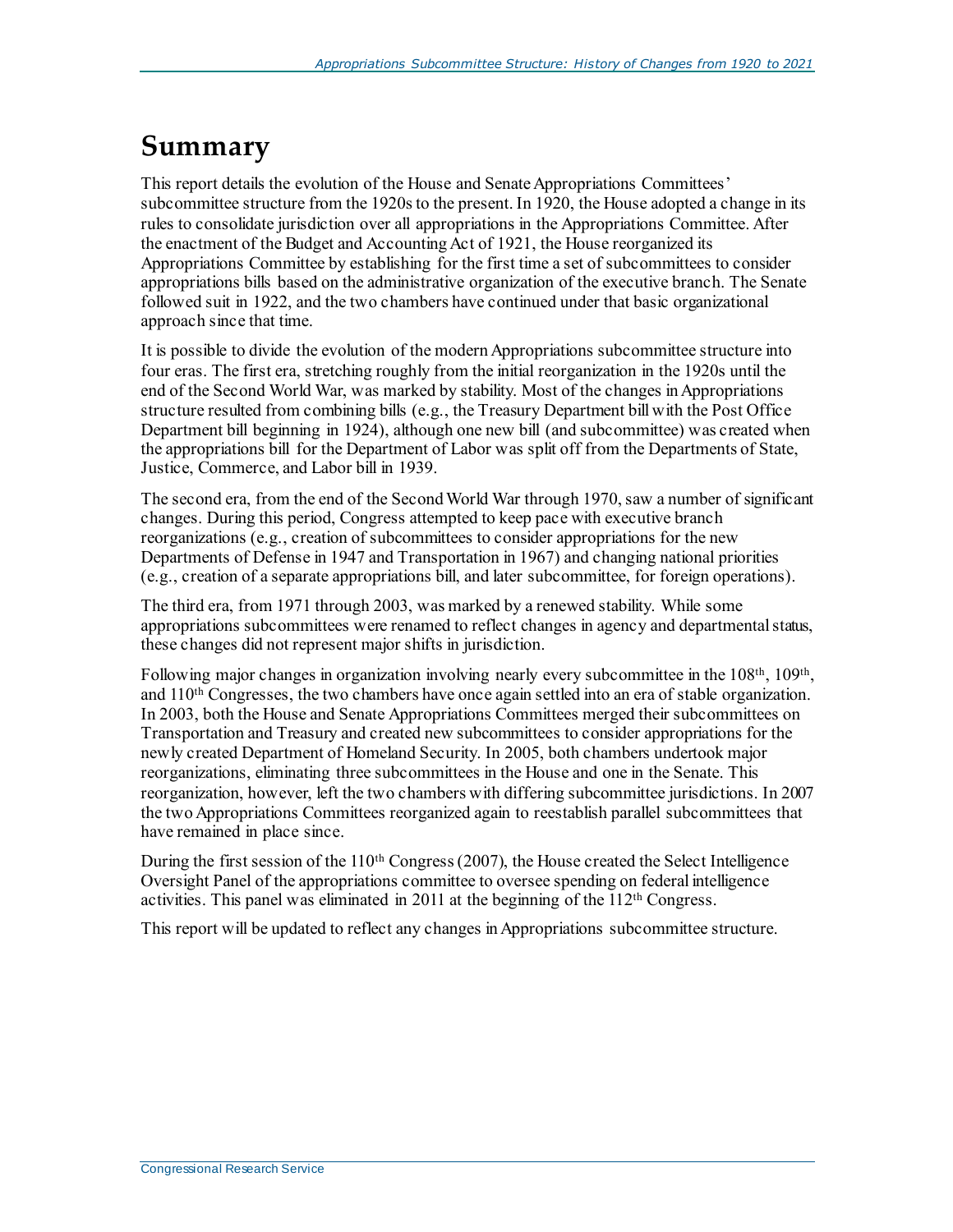# **Contents**

### Contacts

|--|--|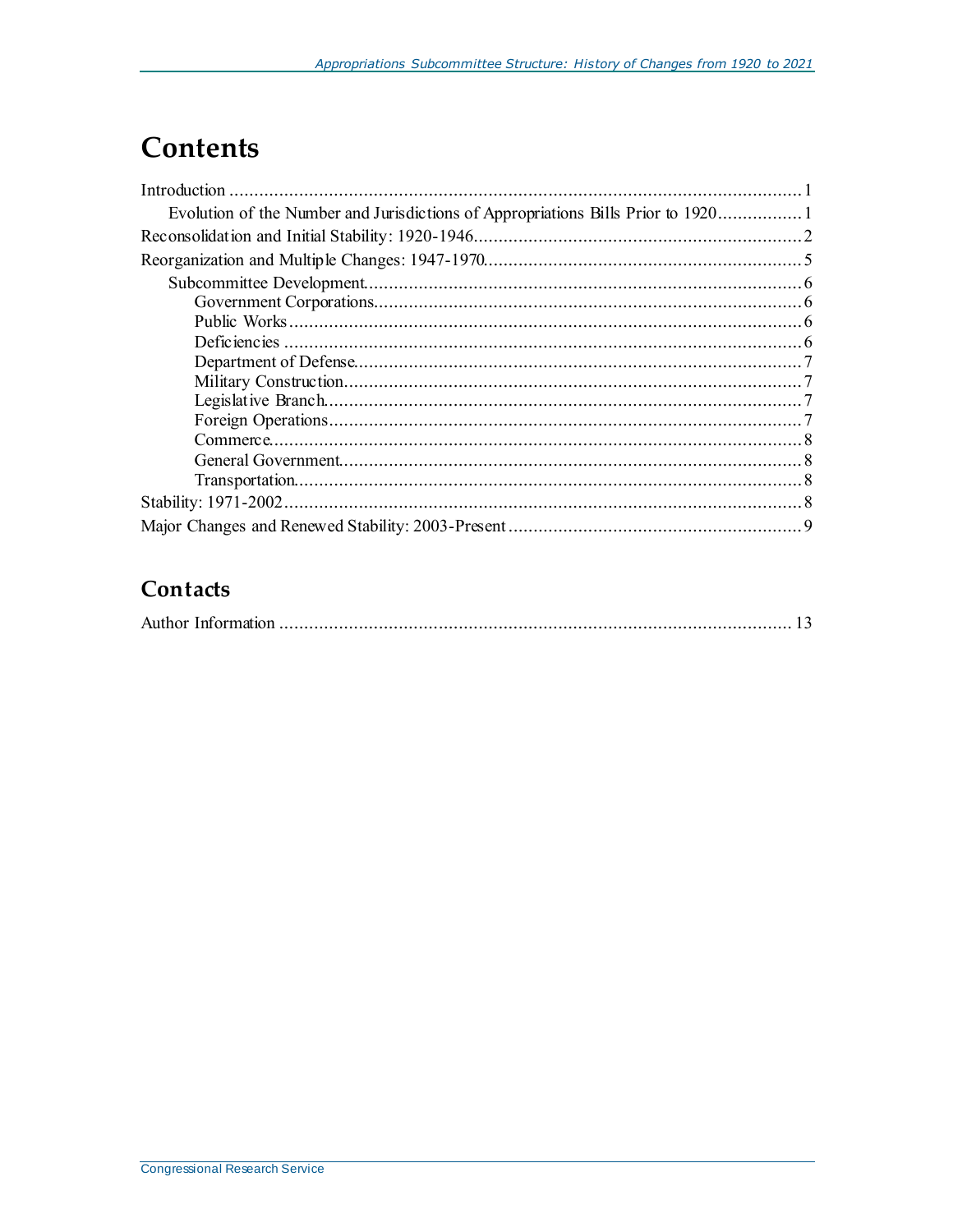# <span id="page-3-0"></span>**Introduction**

Article I, Section 9, of the U.S. Constitution provides, "No money shall be drawn from the Treasury, but in Consequence of Appropriations made by Law." The Constitution does not, however, prescribe any specific structure or process for making appropriations. The committee structure established by Congress during the 20th century assigns a prominent role to the Appropriations Committees of the House and Senate for both the development of appropriations legislation and oversight over budget execution. The Appropriations Committees, in turn, have created a system of subcommittees designed to facilitate their ability to carry out these tasks. House Rule X, clause  $5(b)(2)(B)$ , limits the House Appropriations Committee to no more than 13 subcommittees, but the organization of appropriations subcommittees is determined by the committee.

This report details the evolution of the House and Senate Appropriations Committees' subcommittee structure from the 1920s to the present.

### <span id="page-3-1"></span>**Evolution of the Number and Jurisdictions of Appropriations Bills Prior to 1920**

The number and jurisdictions of appropriations bills have evolved to meet changing needs and circumstances. In the First Congress (1789-1791) all of the appropriations for the support of the government were made in a single appropriations bill. In 1794, that single appropriations bill was split up into two bills, one for Civil and Diplomatic expenses and the other for the Military and Naval Establishments. In 1799, the Military and Naval Establishments bill was further split into two separate bills for the Naval Establishment and the Military Establishment.

As Congress moved to a system of standing committees with defined jurisdictions in the early 19<sup>th</sup> century, a permanent Committee of Ways and Means<sup>1</sup> was established in the Seventh Congress (1801-1803) with jurisdiction over "the laws making appropriations of moneys." 2 Additional appropriations measures were created beginning with the establishment of a separate bill for Fortifications in 1823, Pensions and Rivers and Harbors in 1826, the Military Academy in 1834, Indian Affairs in 1837, and Post Office and Post Roads in 1844. In 1856 the Civil and Diplomatic appropriations bill was split into two separate bills—the Civil appropriations bill and the Consular and Diplomatic appropriations bill—and the following year, the Civil appropriations bill was further divided into the Legislative, Executive and Judicial appropriations bill and the Sundry Civil appropriations bill.

In order to meet the workload demands imposed during the Civil War, the Committee of Ways and Means established jurisdictional subcommittees to deal with broad areas of revenue, appropriations, and banking and currency.<sup>3</sup> In 1865, the House adopted an amendment to its rules formally dividing the jurisdiction of the committee by establishing new committees for the 39th

 $1$  The committee was not referred to as the Committee on Ways and Means until 1880. Donald R. Kennon, U.S. House of Representatives, *The Committee on Ways and Means: A Bicentennial History, 1789-1989*, H.Doc. 100-244 (Washington, DC: GPO, 1990) (hereinafter cited as *Ways and Means Committee History*), p. 35.

<sup>2</sup> Standing Rules of the House of Representatives, adopted January 7, 1802, cited in *Ways and Means Committee History*, p. 59.

<sup>3</sup> *Ways and Means Committee History*, pp. 176-177.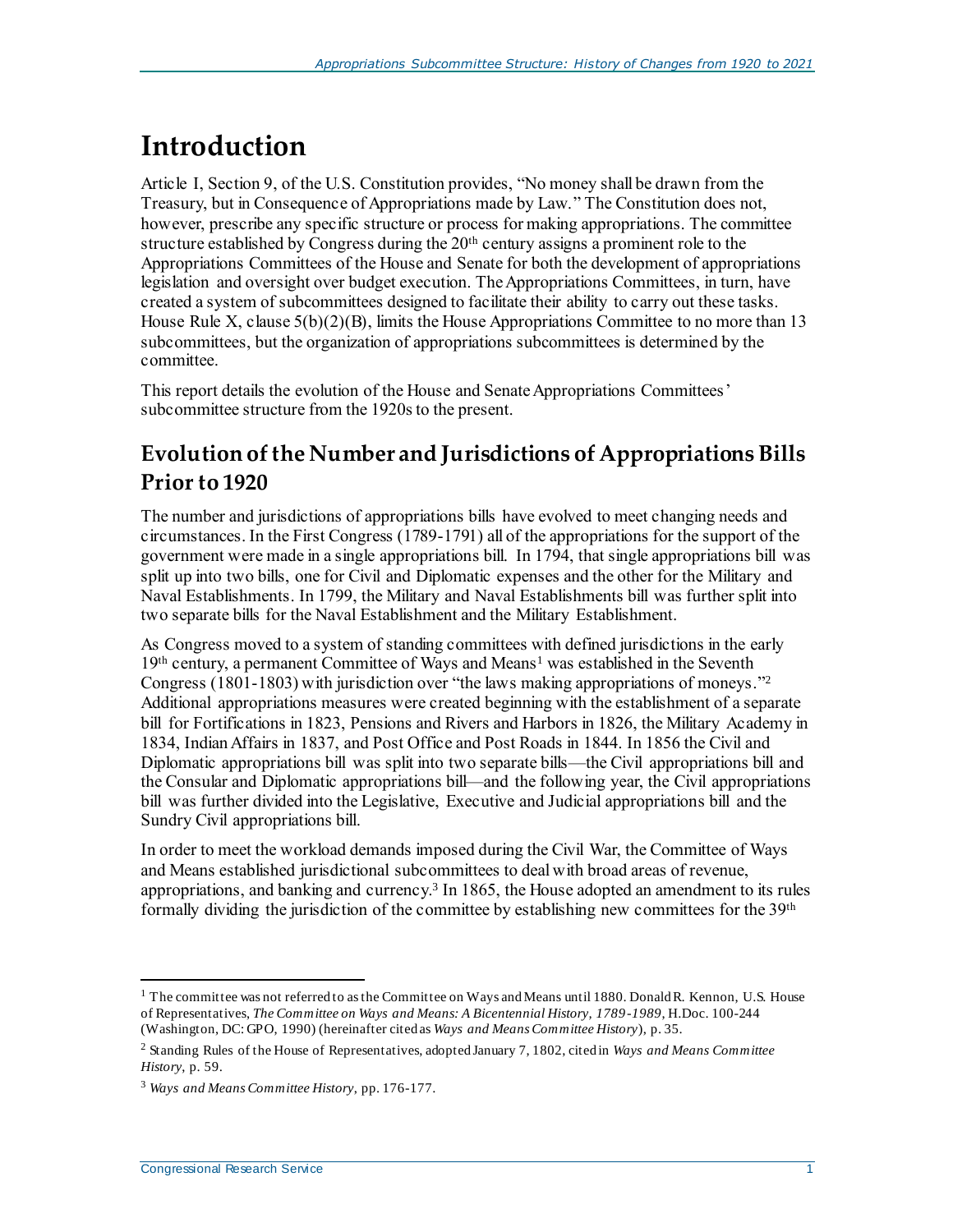Congress (1865-1867) to deal with appropriations and banking and currency, eliminating the need for these subcommittees.<sup>4</sup>

In the 45th Congress (1877-1879), jurisdiction over the Rivers and Harbors bill was shared by the Appropriations Committee and the Commerce Committee, with the Commerce Committee getting sole jurisdiction in the 46th Congress (1879-1881). In addition, beginning in the 46th Congress, the Appropriations Committee began to report District of Columbia appropriations as a separate regular appropriations bill, and the Agriculture Committee began to exercise jurisdiction over a regular appropriations bill for the Department of Agriculture. In the 48th Congress, a Rivers and Harbors Committee was created that exercised jurisdiction over the Rivers and Harbors bill. It was during this era that the Appropriations Committees began to establish regular subcommittees to play a central role in drafting and managing the consideration of one of the regular appropriations bills.<sup>5</sup>

The rules adopted by the House for the 49th Congress decentralized jurisdiction over appropriations bills more broadly, leaving the Appropriations Committee with jurisdiction over five of the regular bills—the Legislative, Executive, and Judicial; Sundry Civil; Fortifications; Pensions; and District of Columbia bills—as well as deficiencies. Jurisdiction over the other regular bills was assigned to the Military Affairs Committee (Military Establishment and Military Academy), Naval Affairs Committee (Naval Establishment), Post Office Committee (Post Office and Post Roads), Rivers and Harbors Committee (Rivers and Harbors), Indian Affairs Committee (Indian Department), Agriculture Committee (Agriculture Department), and Foreign Affairs Committee (Diplomatic and Consular). <sup>6</sup> A similar dispersal of appropriations jurisdiction was later adopted in the Senate as well.<sup>7</sup>

### <span id="page-4-0"></span>**Reconsolidation and Initial Stability: 1920-1946**

By the end of the First World War, the idea that the President should play a prominent role in a more centralized budgetary process gained prominence, ultimately resulting in passage of the Budget and Accounting Act of 1921. 8 In anticipation of the more centralized executive budget

j

<sup>4</sup> *Congressional Globe*, March 2, 1865, pp. 1311-1317. The Senate later took similar action. According to the Senate Appropriations Committee website, "At the beginning of the Fortieth Congress in March 1867, Senator Henry B. Anthony of Rhode Island offered a Senate resolution providing for the creation of '... a Committee on Appropriations, to consist of seven members.' His purpose was 'to divide the onerous labors of the Finance Committee with another committee' by separating the tax-writing and appropriating processes. The House had already established an Appropriations Committee two years earlier. Without further discussion, Anthony's resolution was considered by unanimous consent and agreed to, giving birth to the Senate Committee on App ropriations on March 6, 1867" (https://www.appropriations.senate.gov/about/history).

<sup>5</sup> There is no known contemporary source that comprehensively identifiesthe membership of appropriations subcommittees in this era. However, in some cases this information has been compiled from hearing records or informal, unpublished committee materials. The most comprehensive published compilation of Senate subcommittee membership is published in U.S. Senate, *Committee on Appropriations, United States Senate, 1867-2008*, S.Doc. 100- 14 (Washington, DC, GPO: 2008), pp. 131-202.

<sup>6</sup> *Congressional Record*, vol. 17 (December 14-18), 1885. For more on the appropriations process in this era, see Charles H. Stewart, *Budget Reform Politics: The Design of the Appropriations Process in the House of Representatives, 1865-1921* (Cambridge and New York: Cambridge University Press, 1989).

<sup>7</sup> Eric Schickler and John Sides, "Intergenerational Warfare: The Senate Decentralizes Appropriations," *Legislative Studies Quarterly*, vol. 25, no. 4 (November 2000), pp. 551-575.

<sup>8</sup> P.L. 13, 67<sup>th</sup> Congress, 42 Stat. 20-27. Provisions of the act, as amended, including requirements for the President's budget submission, are now codified at Title 31 of the *U.S. Code*.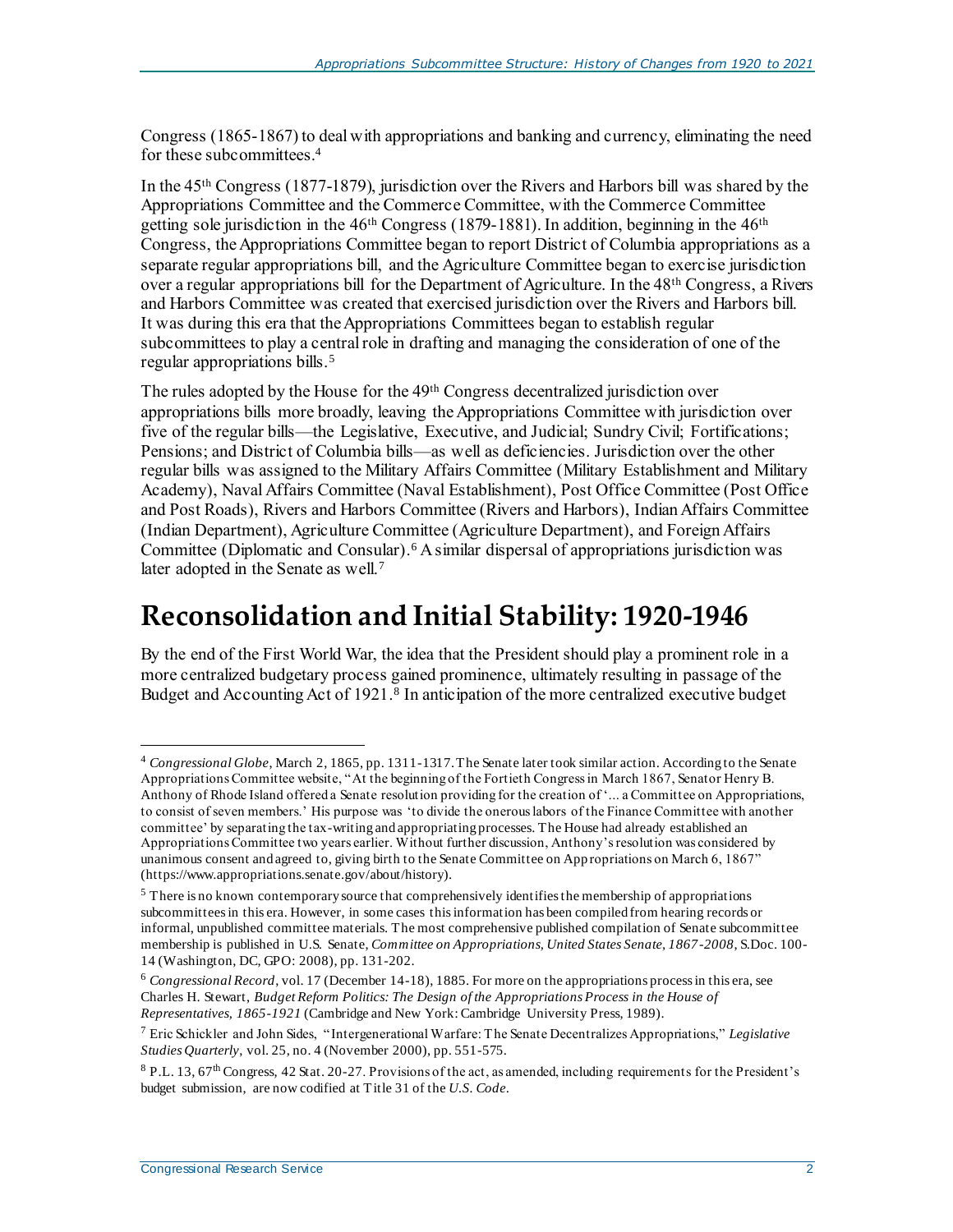system provided under the act, the House also changed its rules to require that all appropriations be reported from the Appropriations Committee.<sup>9</sup>

In addition to the reconsolidation of appropriations jurisdiction, the Appropriations Committee subsequently reorganized the appropriations bills and its subcommittees. Prior to the reconsolidation of jurisdiction, the organization of appropriations bills tended to be along topical lines. For example, while the military activities of the War Department were considered in appropriations bills reported by the Military Affairs Committee, and the activities of the Corps of Engineers were considered in River and Harbor appropriations bills reported by the Commerce Committee, the salaries and contingent expenses for the civilian administration of the department were carried in the Legislative, Executive, and Judicial bill, which was within the jurisdiction of the Appropriations Committee. A similar division existed for most departments and was true even for agencies whose appropriations were wholly within the jurisdiction of the Appropriations Committee. Funding for the activities of agencies as disparate as the Interstate Commerce Commission, the Coast Guard, and the Bureau of Mines was carried in the Sundry Civil bill, which was frequently the largest of the general appropriations bills. Nevertheless, their salaries and expenses were generally funded in the Legislative, Executive, and Judicial bill. <sup>10</sup>

When the Bureau of the Budget<sup>11</sup> compiled the first presidential budget submission under the Budget and Accounting Act, it recommended that appropriations bills be reorganized along administrative lines, with appropriations for salaries and expenses included in the same bill as funding for programs and activities administered by a department. This arrangement had previously existed only for the Department of Agriculture appropriations bill. Beginning with the FY1923 appropriations bills, the House Appropriations Committee adopted the Bureau of the Budget's concept and reorganized the structure of general appropriations bills and its subcommittees so extensively that only the structure of the Agriculture bill remained essentially unchanged.

After this reorganization, the House Appropriations Committee comprised the following subcommittees:

- 1. Agriculture Department;
- 2. Commerce and Labor Departments;
- 3. Deficiencies; 12
- 4. District of Columbia;
- 5. Independent Offices (including the Executive Office of the President);
- 6. Interior Department;
- 7. Legislative Establishment;

l <sup>9</sup> H.Res. 324, 66th Congress. "Change in the Rules of the House," *Congressional Record*, vol. 59 (June 1, 1920), pp. 8102-8121.

 $10$  Ibid.

<sup>&</sup>lt;sup>11</sup> The Bureau of the Budget was established by the Budget and Accounting Act of 1921 (P.L. 13, 67<sup>th</sup> Congress, 42 Stat. 20-27). The Bureau of the Budget was renamed the Office of Management and Budget in 1970.

 $12$  Unlike with the other subcommittees, the Deficiencies Subcommittee's jurisdiction remained essentially topical. Rather than provide funding for an established group of agencies and programs in a single annual bill, its jurisdiction frequently involved multiple bills. These bills provided supplemental appropriations for various unanticipated needs of programs otherwise funded in regular appropriations. However, the subcommittee was also responsible for funding additional items not already provided in regular appropriations bills and financed obligations already entered into in advance of appropriations authority (such as the Lend-Lease program during World War II).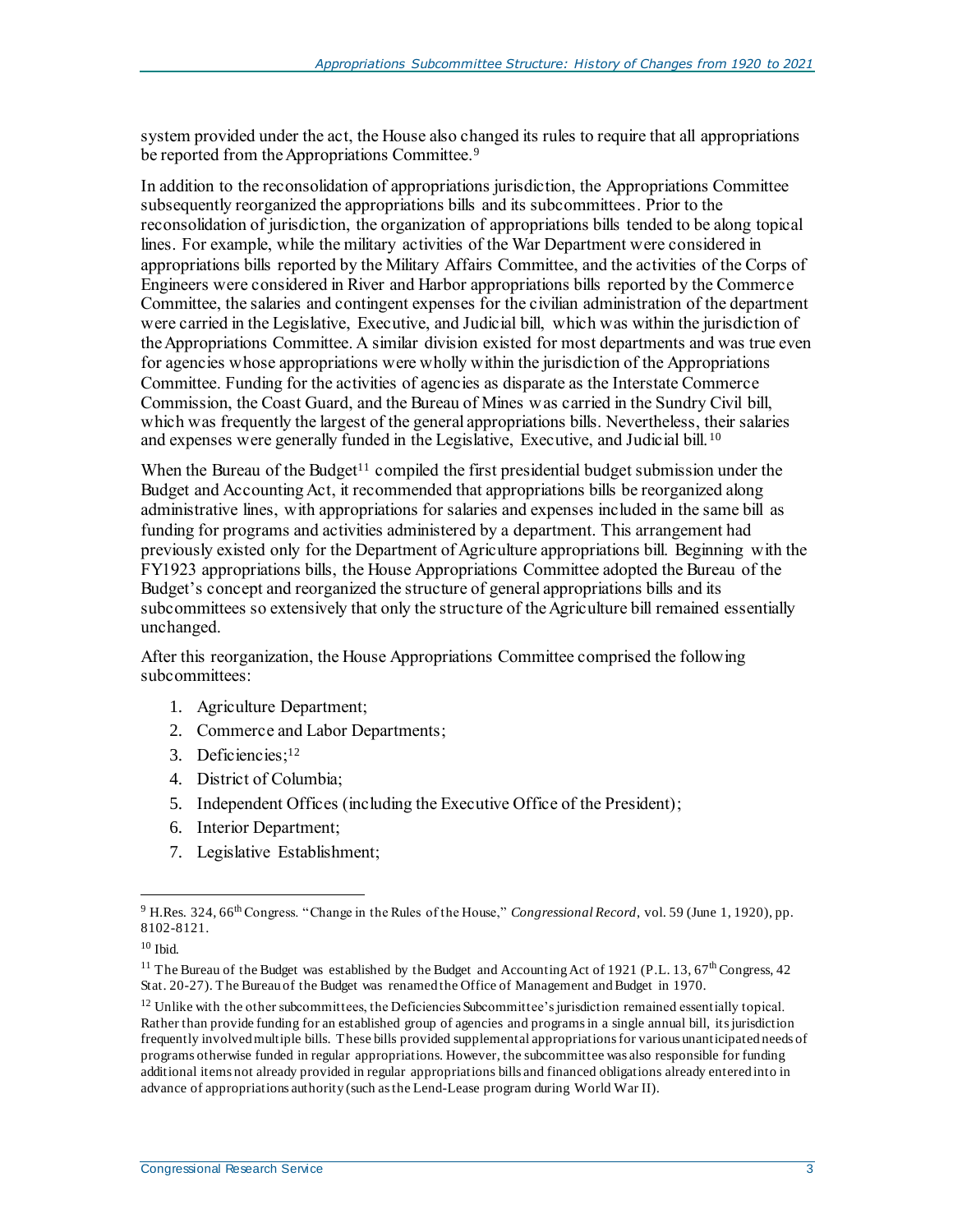- 8. Navy Department and the Navy;
- 9. Post Office Department;
- 10. State and Justice Departments (including the judiciary);
- 11. Treasury Department; and
- 12. War Department and the Army (including both military and civil functions). 13

By long-standing custom, the House originates all general appropriations bills. <sup>14</sup> As a consequence, historically, the House has generally determined the initial content of the bills. By originating appropriations bills corresponding to its new administratively based organizational structure, the House created a jurisdictional problem for the Senate, which retained a system based on topical organization of appropriations bills, as well as multiple committees sharing jurisdiction over general appropriations bills. Confronted with the difficulty of considering the reorganized appropriations bills with its now outmoded system, the Senate reorganized its appropriations jurisdiction and subcommittees in 1922.<sup>15</sup>

Information available on congressional subcommittees, including those of the Appropriations Committees, is generally sparse and unsystematic prior to enactment of the Legislative Reorganization Act of 1946.<sup>16</sup> From available hearings and other committee documents, however, it appears that during this era the Appropriations Committees continued the practice of each subcommittee (other than the Deficiencies Subcommittee) being responsible for drafting one of the regular appropriations bills.<sup>17</sup> Using data on appropriations bills to identify subcommittee structure during this period, one may conclude that the subcommittee structure of the Appropriations Committees was relatively stable. Other than name changes, the salient changes in appropriations bill structure (and, presumably, subcommittee structure) between 1922 and 1946 seem to have been limited to the following:

- The combination of the bills for the Treasury and Post Office Departments beginning in the second session of the 68th Congress (1924); 18
- The combination of the Commerce and Labor Departments bill with the State and Justice Departments bill beginning in the second session of the 68th Congress  $(1924);^{19}$

<sup>&</sup>lt;sup>13</sup> Civil functions consisted largely of the work of the Army Corps of Engineers, such as river and harbor projects, flood control, and maintenance of the Panama Canal.

<sup>14</sup> For more on the origination of general appropriations bills, see CRS Report R46558, *The Origination Clause of the U.S. Constitution: Interpretation and Enforcement*, by James V. Saturno.

<sup>&</sup>lt;sup>15</sup> S.Res. 213, 67<sup>th</sup> Congress. For its consideration by the Senate, see "Consideration of Appropriations Bills," *Congressional Record*, vol. 62 (March 1-March 4, March 6, 1922), pp. 3199-3207, 3279-3291, 3331-3344, 3375-3392, 3400, 3418-3432.

 $16$  P.L. 601, 79<sup>th</sup> Congress, 60 Stat. 812-852.

 $17$  In addition, there appear to have been occasional subcommittees established for special purposes, such as a House Appropriations Subcommittee on Permanent Appropriations during the 73rd Congress (1933-1934), which was responsible for recommending the repeal of various permanent appropriations.

<sup>&</sup>lt;sup>18</sup> In the 68<sup>th</sup> Congress (1923-1924), the Senate subcommittee maintained subunits for separate consideration of Treasury and Post Office items respectively, although a single bill was considered.

<sup>&</sup>lt;sup>19</sup> In the 68<sup>th</sup> Congress (1923-1924), the Senate subcommittee maintained subunits for separate consideration of State and Justice and Commerce and Labor items respectively, although a single bill was considered.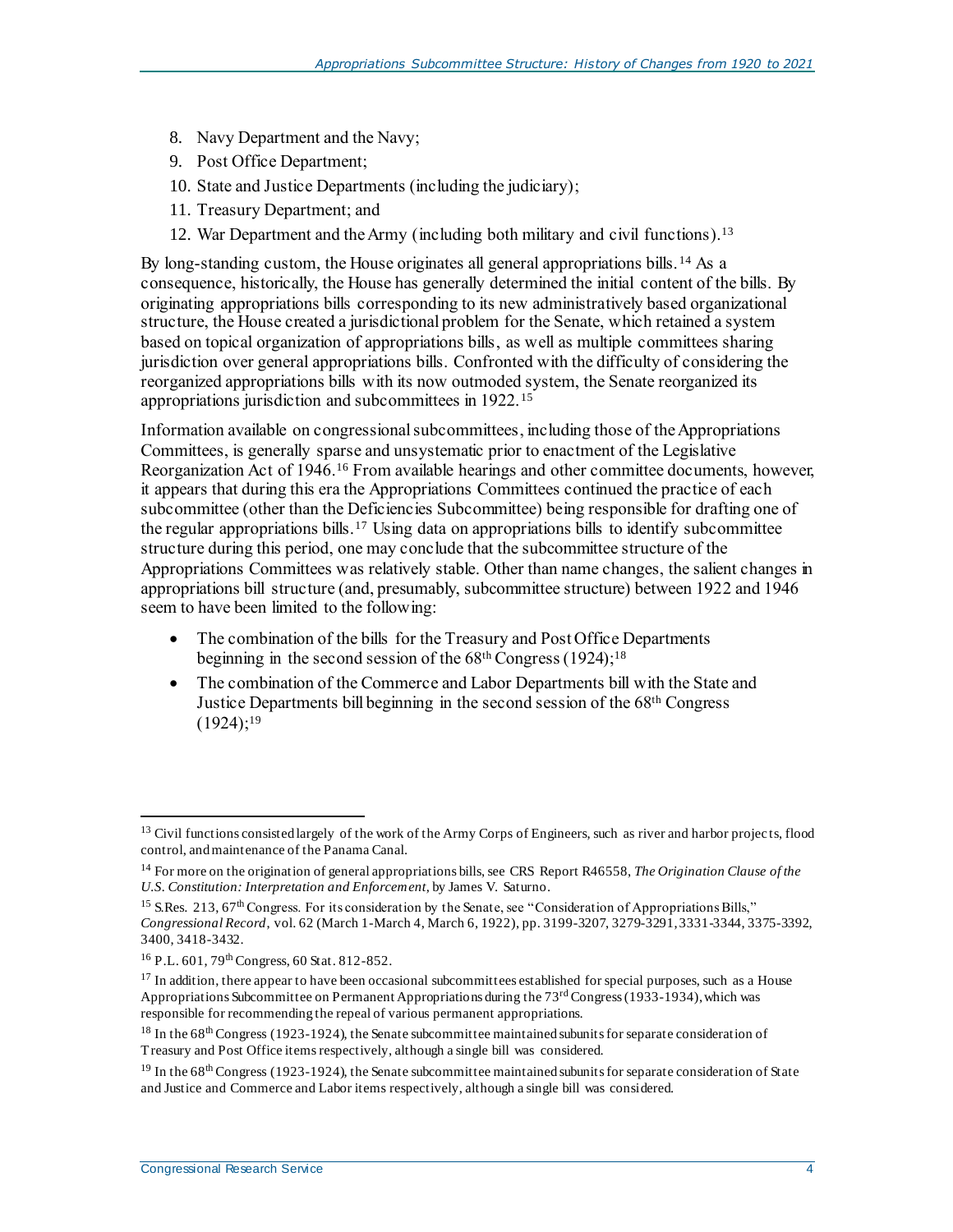- The separation of the War Department and Army bill into two bills, one for the Military Establishment and the other for War Department Civil Functions, beginning in the first session of the  $75<sup>th</sup>$  Congress (1937);<sup>20</sup>
- The separation of the Labor Department (and the Federal Security Agency)<sup>21</sup> from the Departments of State, Justice, Commerce, and Labor bill beginning in the first session of the 76th Congress (1939); <sup>22</sup> and
- The inclusion of the Judiciary in the Legislative Branch bill during the  $78<sup>th</sup>$ Congress (1943-1944).

# <span id="page-7-0"></span>**Reorganization and Multiple Changes: 1947-1970**

One of the chief aims of the Legislative Reorganization Act of 1946 was to bring about a modernization of Congress's committee system, including its subcommittees. As a result, unlike the earlier period, information on subcommittee structure since 1946 is more readily available. In the 80th Congress (1947-1948), the Appropriations Committees in both chambers had these 12 subcommittees:

- 1. Agriculture;
- 2. Deficiencies;
- 3. District of Columbia;
- 4. Government Corporations;
- 5. Independent Offices;
- 6. Interior Department;
- 7. Legislative;
- 8. State, Justice, and Commerce Departments and the Judiciary;
- 9. Treasury Department and Post Office;
- 10. Labor Department and Federal Security Agency;
- 11. War Department; and
- 12. Navy Department.

The idea of modernizing congressional committee structure and operations embodied in the Legislative Reorganization Act was paralleled by an interest in developing a more modern federal administrative apparatus to supplant the one that had grown in episodic bursts to meet the

l  $20$  However, from available congressional documents it does not appear that this division was reflected in a similar change in the subcommittee structure. During the debate on the civil functions bill, Rep. J. Buell Snyder simply remarked that Rep. James P. Buchanan, the chairman of the Appropriations Committee, had directed that the estimates for the War Department be handled in two separate measures (*Congressional Record*, vol. 81 [June 15, 1937], p. 5733). In the 80<sup>th</sup> Congress, (1947-1948), for which there is reliable information on Appropriations subcommittee structure, there was a single subcommittee and separate military establishment and civil function bills.

<sup>&</sup>lt;sup>21</sup> The Federal Security Agency was established by Reorganization Plan No. 1 of 1939, group ing the Office of Education, Public Health Service, Social Security Board, U.S. Employment Service, Civilian Conservation Corps, and National Youth Administration. The agency was abolished by Reorganization Plan No. 7 of 1953, and its functions were transferred to the newly created Department of Health, Education, and Welfare.

 $22$  This change in bill structure, however, reflected a change in the subcommittee structure of the House only. The Senate maintained a single subcommittee for consideration of separate appropriations bills for the Departments of State, Justice, and Commerce and Department of Labor-Federal Security Agency until the first session of the 80<sup>th</sup> Congress (1947).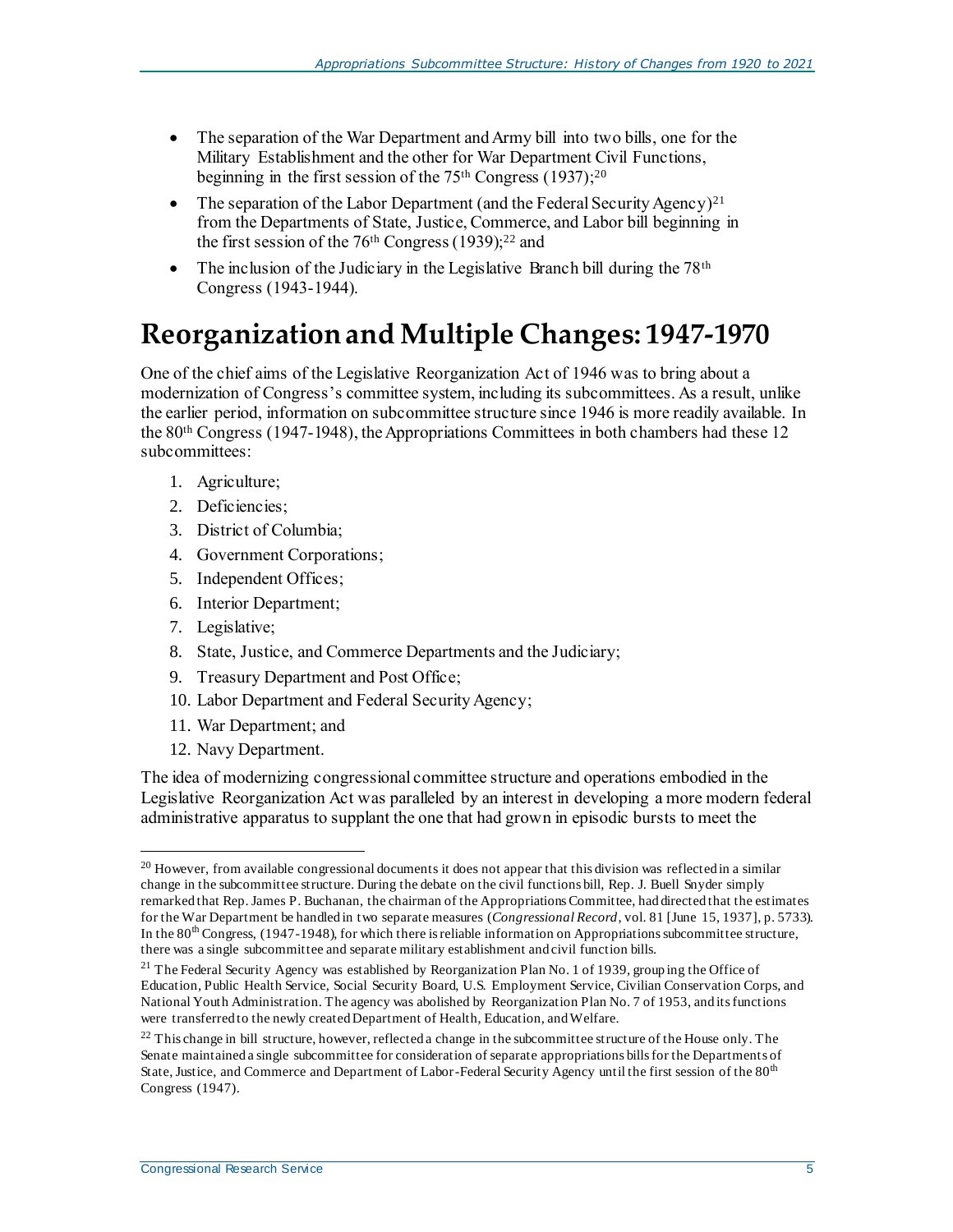challenges of the Depression and World War II. Because appropriations bills continued to be organized along administrative lines, these changes in the executive branch had an impact on appropriations subcommittee structure. The four changes in party control of the House between 1947 and 1955 also contributed to an environment conducive to revision of appropriations subcommittee jurisdiction. This evolution saw the number of subcommittees fluctuate between a low of 10<sup>23</sup> and a high of 15.<sup>24</sup> Despite this fluctuation, it appears that the Appropriations Committees generally continued the practice of each subcommittee being responsible for drafting one of the regular appropriations bills.<sup>25</sup>

### <span id="page-8-0"></span>**Subcommittee Development**

Appropriations Subcommittees that were created, abolished, or reorganized from the 80<sup>th</sup> Congress through the 91st Congress (1947-1970) are as follows:

#### <span id="page-8-1"></span>**Government Corporations**

A subcommittee (and appropriations bill) specifically pertaining to government corporations operated in both the House and Senate during the 80th Congress (1947-1948).

#### <span id="page-8-2"></span>**Public Works**

Jurisdiction over Army civil functions was transferred to the Deficiencies Subcommittees in both the House and Senate for the 81st Congress (1949-1950). The Senate subsequently transferred jurisdiction over deficiencies to the full committee and established a separate subcommittee for Army civil functions in the 82<sup>nd</sup> Congress, which lasted through the 83<sup>rd</sup> (1951-1954). The House continued to operate a Deficiencies and Army Civil Functions Subcommittee in the 82nd Congress (1951-1952) but transferred jurisdiction over deficiencies to the full committee and created a subcommittee combining Army civil functions with military construction in the  $83<sup>rd</sup> Congress$ (1953-1954). A Public Works Subcommittee (including the Army civil functions as well as the Atomic Energy Commission, Bureau of Reclamation, and power marketing administrations) was established by both the House and Senate Appropriations Committees beginning in the first session of the 84th Congress (1955). The Senate maintained separate subunits within the Public Works Subcommittee to consider matters related to the Atomic Energy Commission and Tennessee Valley Authority and related to the Bureau of Reclamation and Department of the Interior power marketing associations. These subunits operated beginning in the 84th Congress (1955-1956), continuing through the  $90<sup>th</sup> Congress$  (1967-1968). In most fiscal years, a single bill was reported from the subcommittee, but appropriations for the Atomic Energy Commission were considered in a separate measure for FY1957-FY1960.

#### <span id="page-8-3"></span>**Deficiencies**

A separate subcommittee to consider deficiencies was discontinued in the Senate after the 81<sup>st</sup> Congress (1949-1950) and in the House after the 82nd Congress (1951-1952). Jurisdiction over deficiencies and supplemental appropriations was subsequently exercised by the full committee.

l <sup>23</sup> In the House during the 81<sup>st</sup> and 82<sup>nd</sup> Congresses (1949-1952) and in the Senate during the 81<sup>st</sup> through 83<sup>rd</sup> Congresses (1949-1954).

<sup>&</sup>lt;sup>24</sup> In the House during the  $86<sup>th</sup>$  and  $87<sup>th</sup>$  Congresses (1959-1962).

<sup>&</sup>lt;sup>25</sup> There were exceptions to this, for example, in cases when the Senate committee did not immediately alter its appropriations subcommittee structure to mirror that of the House. In addition, in 1950, a single omnibus appropriations bill was considered comprising titles recommended by the subcommittees.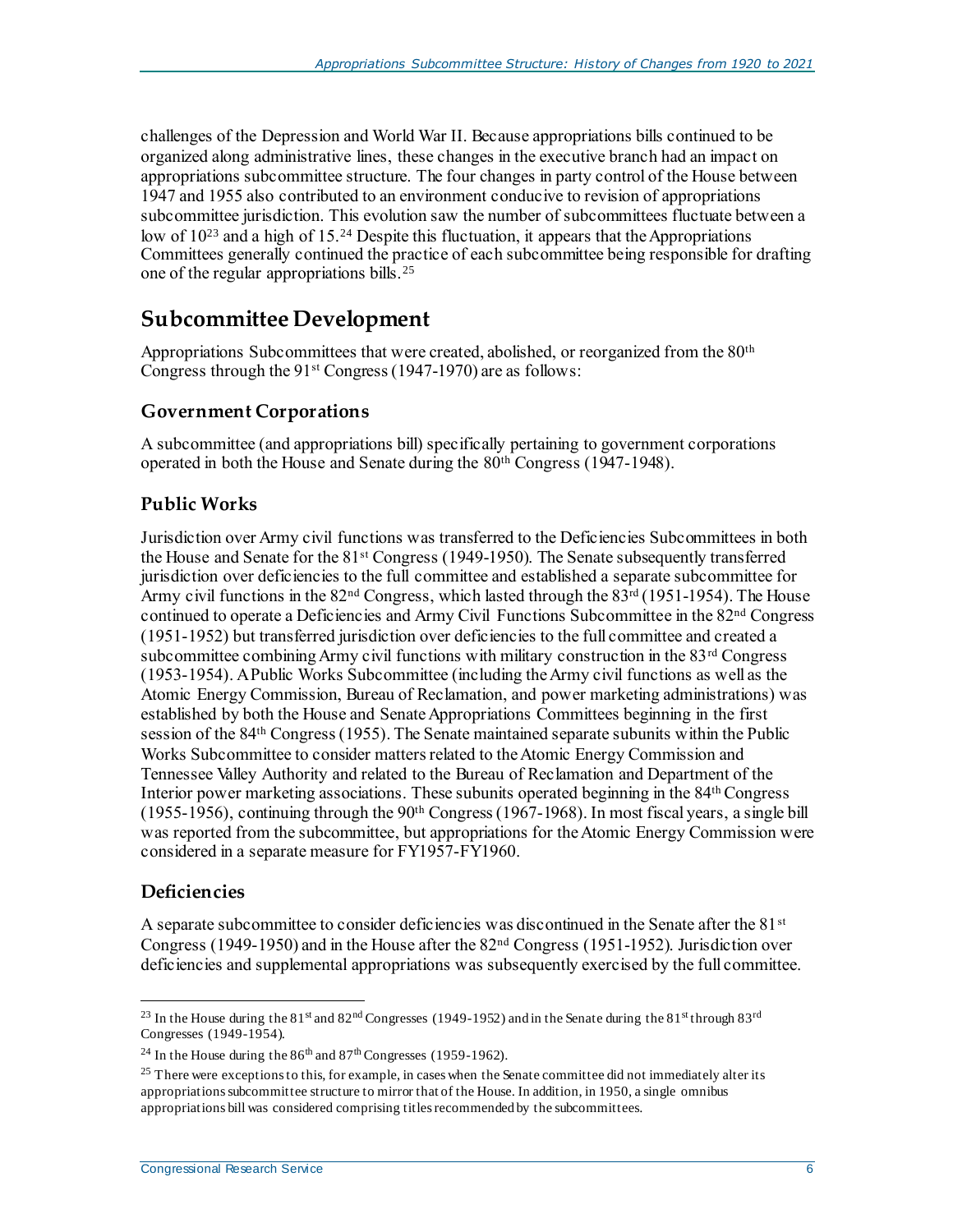A Deficiencies Subcommittee was reestablished by the House Appropriations Committee for the 86th through 88th Congresses (1959-1964), after which the jurisdiction was again exercised by the full committee. The Senate Subcommittee on Deficiencies was reestablished for the second session of the 87th Congress and met through the 91st Congress (1962-1970).

#### <span id="page-9-0"></span>**Department of Defense**

The War and Navy Departments were consolidated to create a National Military Establishment (later the Department of Defense) during the first session of the  $80<sup>th</sup>$  Congress (1947),<sup>26</sup> and their respective appropriations subcommittees were combined to create an Armed Services Subcommittee at the beginning of the 81<sup>st</sup> Congress (1949). Renamed the Department of Defense Subcommittee in the first session of the 84th Congress (1955), the House Subcommittee maintained three separate subunits for consideration of Army, Navy, and Air Force matters during the 84th and 85th Congresses (1955-1958), and the Senate maintained a separate subunit for intelligence activities between the 91<sup>st</sup> and 94<sup>th</sup> Congresses (1968-1976). During these years, there continued to be a single Department of Defense appropriations bill.

#### <span id="page-9-1"></span>**Military Construction**

Military construction was considered part of the Defense Appropriations bill prior to the 83<sup>rd</sup> Congress. Between the 83rd Congress and the first session of the 85th Congress (1953-1957), appropriations for military construction were carried primarily in deficiency and supplemental appropriations measures. In the 83rd Congress (1953-1954), the House operated a Civil Functions and Military Construction Subcommittee, but it is otherwise not clear whether military construction matters were considered by a subcommittee in this period. A separate Military Construction Subcommittee was created by the House Appropriations Committee beginning in the second session of the 85th Congress (1958), and a separate bill for military construction matters was considered for the first time that same year. The Senate Appropriations Committee established a separate subunit for military construction within the Defense Subcommittee in the 86th Congress (1959-1960) and then a separate subcommittee beginning in the first session of the 87th Congress (1961).

#### <span id="page-9-2"></span>**Legislative Branch**

The House and Senate Appropriations Committees established a subcommittee to consider both legislative and judiciary matters in the 83rd Congress (1953-1954). The two chambers subsequently returned to the former practice of a separate Legislative Subcommittee, with judiciary matters being considered by the same subcommittee as the Departments of State, Justice, and Commerce beginning in the first session of the 84th Congress(1955).

#### <span id="page-9-3"></span>**Foreign Operations**

A separate bill to fund foreign aid programs (called the Mutual Security bill between the 82<sup>nd</sup> and 86<sup>th</sup> Congresses) was considered beginning in the second session of the 80<sup>th</sup> Congress (1948), with jurisdiction exercised by the full committee in both the House and Senate. A separate subcommittee was established by the House Appropriations Committee beginning in the first session of the 84th Congress (1955). Foreign operations jurisdiction continued to be exercised at the full committee level by the Senate Appropriations Committee until the first session of the 91st Congress (1969).

 $^{26}$  P.L. 253,  $80^{\text{th}}$  Congress, 61 Stat. 495-510.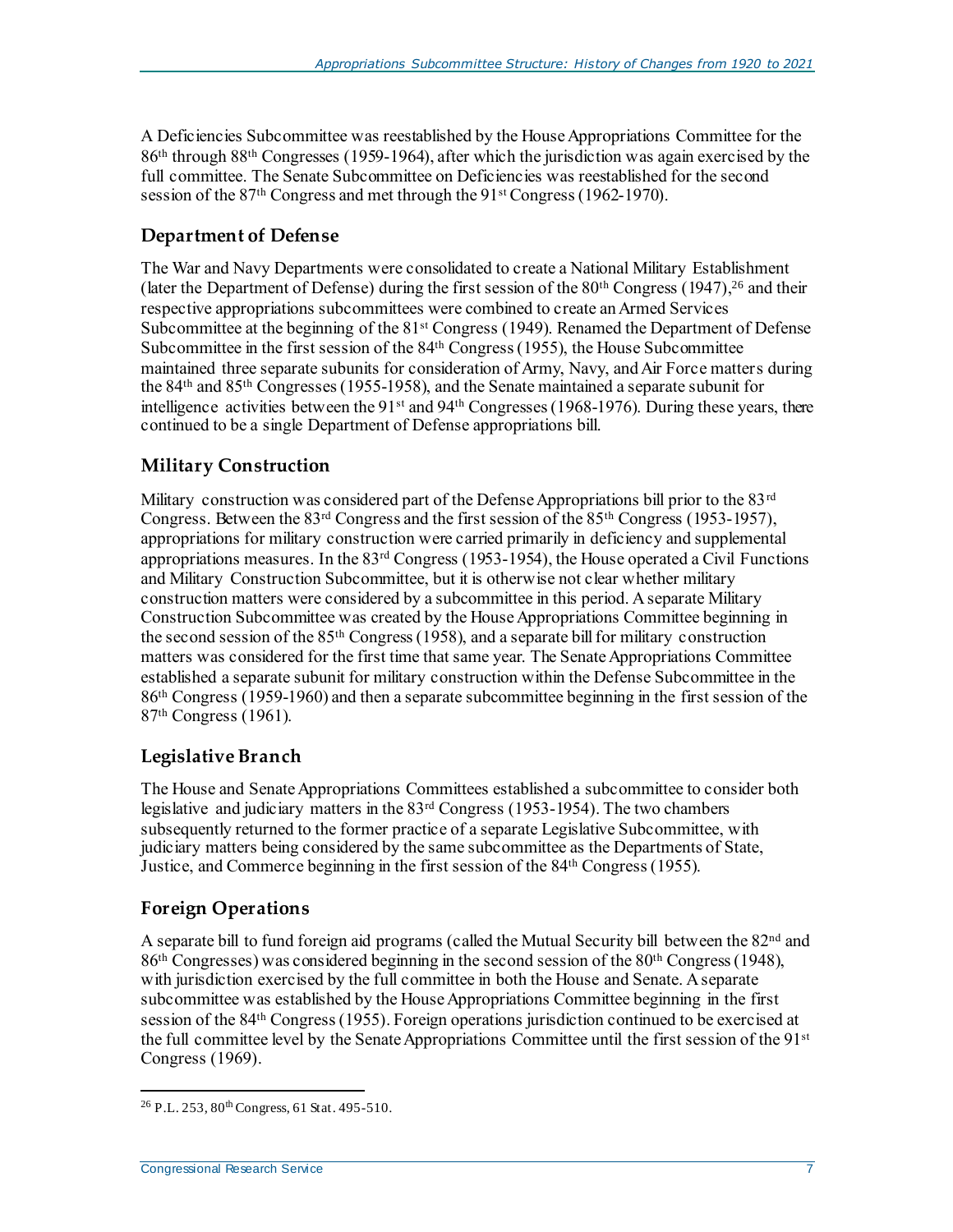#### <span id="page-10-0"></span>**Commerce**

Jurisdiction over Commerce Department appropriations was exercised by a separate subcommittee in the 84<sup>th</sup> through 86<sup>th</sup> Congresses (1955-1960). The subcommittee's jurisdiction was combined with the General Government Subcommittee for the first session of the 87th Congress (1961). Beginning in the second session of the 87th Congress (1962), jurisdiction was transferred to a subcommittee with jurisdiction over the State, Justice, and Commerce Departments and the judiciary.

#### <span id="page-10-1"></span>**General Government**

In the House, a separate subcommittee was established for general government matters (including the Executive Office of the President) in the 84th through 86th Congress (1955-1960). In the Senate, jurisdiction over general government matters was exercised by a Subcommittee on Independent Offices and General Government Matters beginning in the 84th Congress (1955- 1956), although separate appropriations bills for independent offices and general government matters were considered. In both the House and Senate, jurisdiction over general government matters was combined with the Commerce Department Subcommittee in the first session of the 87th Congress (1961). Jurisdiction over general government matters was subsequently combined with the Treasury Department and Post Office Subcommittee in both chambers beginning in the second session of the 87<sup>th</sup> Congress (1962).

#### <span id="page-10-2"></span>**Transportation**

A separate subcommittee was established to consider appropriations for the newly created Transportation Department by both the House and Senate Appropriations Committees beginning in the 90th Congress (1967).

### <span id="page-10-3"></span>**Stability: 1971-2002**

With the creation of the Transportation Subcommittee by the House Appropriations Committee in 1967, the total number of appropriations subcommittees in the House stabilized at 13. The last subcommittee added in the Senate was the Foreign Operations Subcommittee in 1969, bringing the total in that body to 14. Once the Subcommittee on Deficiencies in the Senate was eliminated at the end of the 91st Congress (1970), the two chambers' appropriations subcommittee structures both totaled 13 and remained parallel during this period.

There were no additions, and few major changes, in the subcommittee structure of either the House or Senate Appropriations Committees between 1971 and 2002. The changes that did occur were primarily changes in subcommittee names to reflect changes in agency and departmental status. For example, the title of the Independent Offices bill evolved with the creation of the Departments of Housing and Urban Development in 1965 and Veterans' Affairs in 1988, the Public Works bill became known as the Energy and Water bill after the creation of the Department of Energy in 1977, and the title of the Departments of Labor and Health Education and Welfare was modified to reflect the creation of a separate Department of Education in 1979. However, these changes did not represent major shifts in appropriations subcommittee jurisdictions.

At the beginning of the 107th Congress, the House and Senate had the following 13 subcommittees:

1. Subcommittee on Agriculture, Rural Development, and Related Agencies;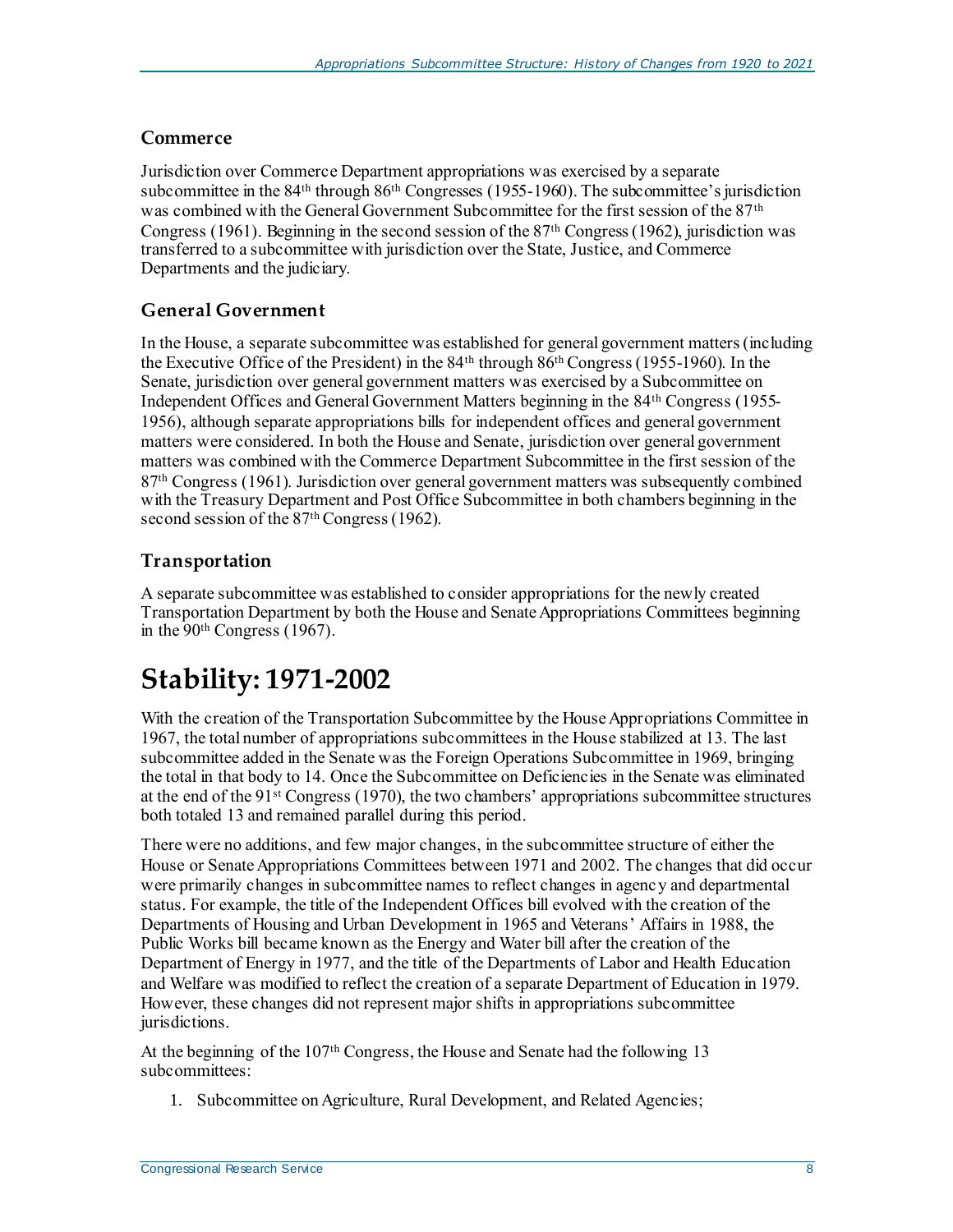- 2. Subcommittee on Commerce, Justice, State, and Judiciary;
- 3. Subcommittee on Defense;
- 4. Subcommittee on the District of Columbia;
- 5. Subcommittee on Energy and Water Development;
- 6. Subcommittee on Foreign Operations;
- 7. Subcommittee on Interior and Related Agencies;
- 8. Subcommittee on Labor, Health and Human Services, Education, and Related Agencies;
- 9. Subcommittee on Legislative Branch;
- 10. Subcommittee on Military Construction;
- 11. Subcommittee on Transportation;
- 12. Subcommittee on Treasury and General Government; and
- 13. Subcommittee on Veteran's Affairs, Housing and Urban Development, and Independent Agencies.

# <span id="page-11-0"></span>**Major Changes and Renewed Stability: 2003-Present**

In response to the establishment of a Department of Homeland Security (DHS) in January 2003, the chairman of the House Appropriations Committee announced that a new appropriations subcommittee would be created.<sup>27</sup> This new subcommittee, consolidating appropriations jurisdiction from eight existing subcommittees over the various entities comprising the DHS, was the first major reorganization of appropriations subcommittee structure in over 30 years and one of the most extensive reorganizations of the Appropriations Committee since the 1920s. Shortly thereafter, a similar change was made in the Senate Appropriations Committee.

The new subcommittee was formally established when the committee organized for the 108th Congress in February 2003. In order to keep the number of appropriations subcommittees at 13, the committee also merged the subcommittees responsible for Department of Transportation appropriations with that responsible for Treasury, Postal Service, and General Government appropriations. The Senate Appropriations Committee made a similar change when it organized in March 2003.

At the beginning of the 109th Congress (2005), the House Appropriations Committee undertook another substantial reorganization, reducing the number of subcommittees from 13 to 10. <sup>28</sup> This reduction was achieved by eliminating the Subcommittees on the Legislative Branch, District of Columbia, and the Departments of Veterans Affairs, Housing and Urban Development, and Independent Agencies (VA-HUD). The jurisdiction over the Legislative Branch appropriations bill was retained by the full committee, and the following major changes were made in House appropriations subcommittee organization:

 A new subcommittee on Military Quality of Life and Veterans Affairs was created. This was accomplished by combining the previous jurisdiction of the Military Construction subcommittee with jurisdiction over the Department of Veterans Affairs (formerly exercised by the VA-HUD subcommittee), as well as

<sup>&</sup>lt;sup>27</sup> U.S. Congress, House Committee on Appropriations, "Chairman Young Announces Homeland Security Reorganization," press release, January 29, 2003.

<sup>28</sup> U.S. Congress, House Committee on Appropriations, "Chairman Lewis Major Reorganization of the House Appropriations Committee and Slate of Subcommittee Chairmen," press release, February 9, 2005.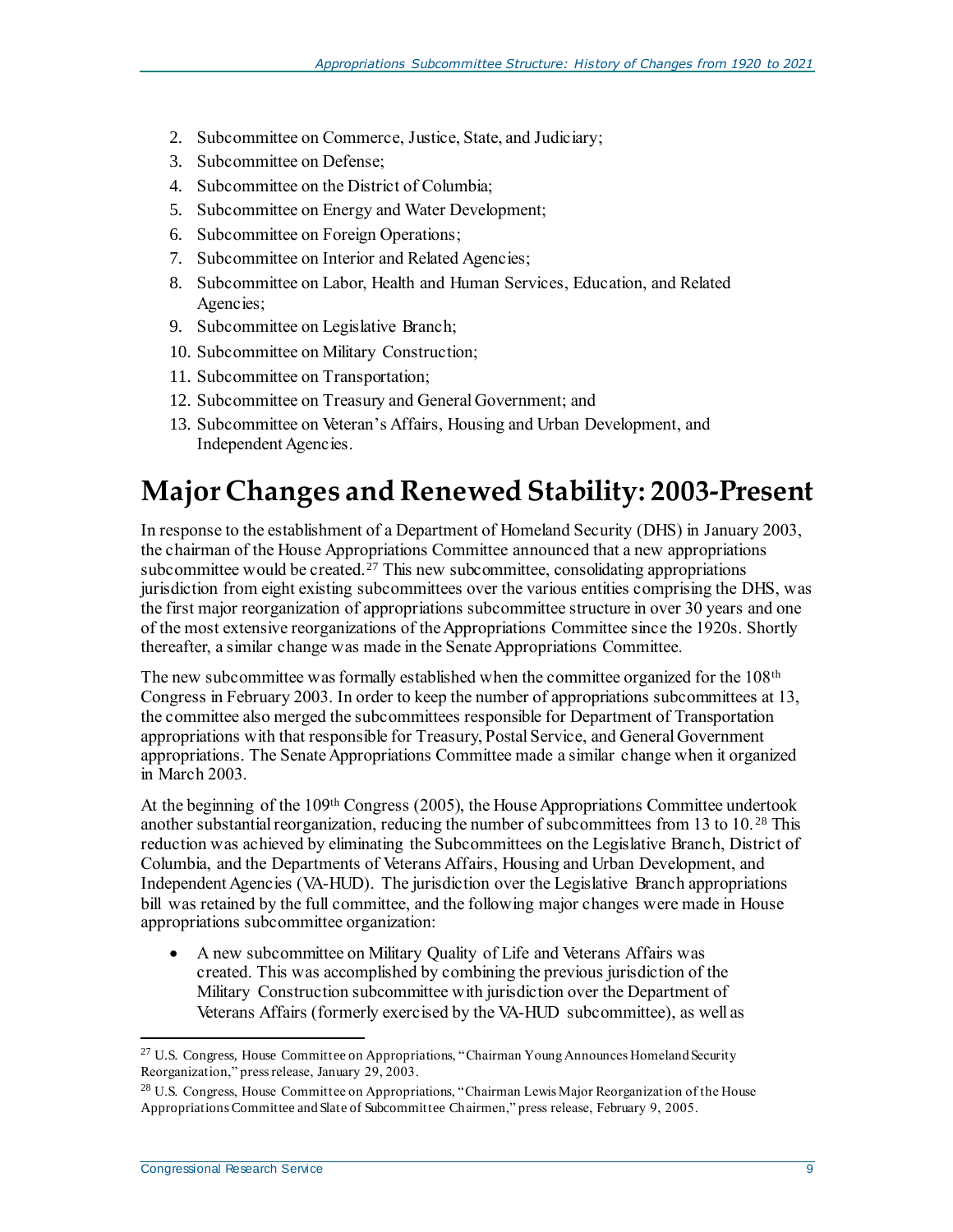those portions of the Department of Defense concerning the Defense Health Program and military facilities sustainment and housing accounts.

- The former Transportation and Treasury subcommittee gained jurisdiction over three new areas: The Department of Housing and Urban Development was transferred from the eliminated VA-HUD subcommittee; the federal judiciary was transferred from the former Commerce, Justice, State, and the Judiciary subcommittee; and jurisdiction over the District of Columbia was transferred from the eliminated District of Columbia subcommittee.
- Jurisdiction over NASA, the National Science Foundation, and the Office of Science and Technology Policy was transferred from the eliminated VA-HUD subcommittee to the newly named Subcommittee on Science, State, Justice and Commerce, and Related Agencies.
- Jurisdiction over other agencies formerly exercised by the VA-HUD Subcommittee was transferred to the Interior Subcommittee (the Environmental Protection Agency) and Labor-HHS Subcommittee (AmeriCorps).
- Jurisdiction over Weatherization Assistance Grants exercised by the Labor-HHS Subcommittee, and energy-related accounts exercised by the Interior Subcommittee, was transferred to the Energy and Water Development Subcommittee.

This reorganization left the House with the following 10 subcommittees:

- 1. Subcommittee on Agriculture, Rural Development, Food and Drug Administration, and Related Agencies;
- 2. Subcommittee on Defense;
- 3. Subcommittee on Energy and Water Development, and Related Agencies;
- 4. Subcommittee on Foreign Operations, Export Financing, and Related Programs;
- 5. Subcommittee on Homeland Security;
- 6. Subcommittee on Interior, Environment, and Related Agencies;
- 7. Subcommittee on Labor, Health and Human Services, Education, and Related Agencies;
- 8. Subcommittee on Military Quality of Life and Veterans Affairs and Related Agencies;
- 9. Subcommittee on Science, State, Justice and Commerce, and Related Agencies; and
- 10. Subcommittee on Transportation, Treasury, and Housing and Urban Development, the Judiciary, District of Columbia.

The Senate Appropriations Committee subsequently adopted a reorganization plan as well, eliminating the Subcommittee on Veterans Affairs, Housing and Urban Development, and Independent Agencies and making the following major changes:

- Jurisdiction over Veterans Affairs was transferred to the Subcommittee on Military Construction.
- Jurisdiction over the Department of Housing and Urban Development and the federal judiciary was transferred to the former Subcommittee on Transportation, Treasury and General Government.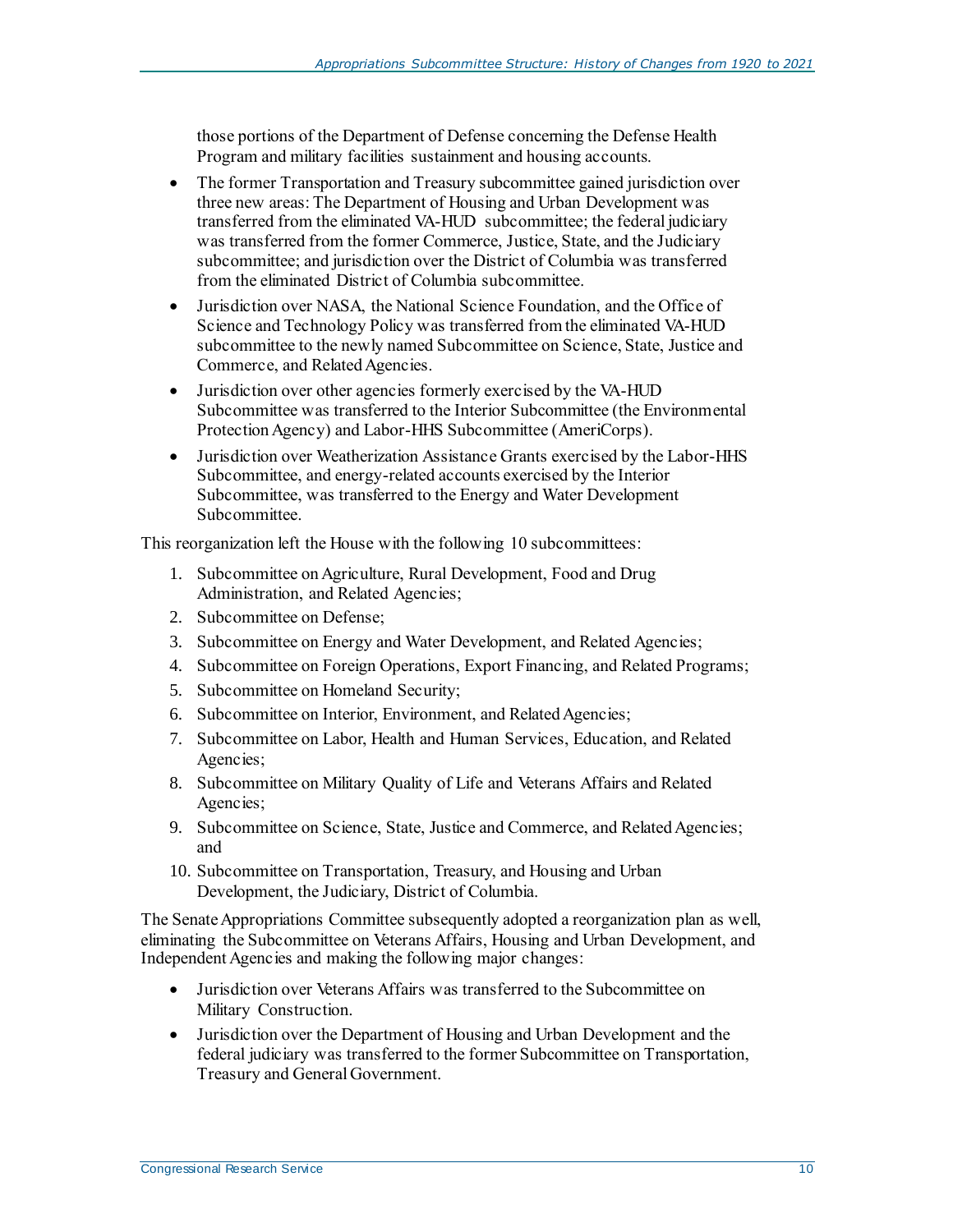- Jurisdiction over NASA, the National Science Foundation, and the Office of Science and Technology Policy was transferred to the former Subcommittee on Commerce, Justice, State, and the Judiciary.
- Jurisdiction over AmeriCorps was transferred to the Subcommittee on Labor, Health and Human Services, Education, and Related Agencies.
- Jurisdiction over the Environmental Protection Agency was transferred to the Subcommittee on Interior and Related Agencies.
- Jurisdiction over energy related accounts formerly exercised by the Interior Subcommittee was transferred to the Subcommittee on Energy and Water Development.
- Jurisdiction over the State Department was transferred to the former Subcommittee on Foreign Operations.

This reorganization left the Senate with the following 12 subcommittees:

- 1. Subcommittee on Agriculture, Rural Development, and Related Agencies;
- 2. Subcommittee on Commerce, Justice and Science;
- 3. Subcommittee on Defense;
- 4. Subcommittee on the District of Columbia;
- 5. Subcommittee on Energy and Water Development;
- 6. Subcommittee on Homeland Security;
- 7. Subcommittee on Interior and Related Agencies;
- 8. Subcommittee on Labor, Health and Human Services, Education, and Related Agencies;
- 9. Subcommittee on Legislative Branch;
- 10. Subcommittee on Military Construction and Veterans Affairs;
- 11. Subcommittee on State and Foreign Operations, and Related Programs; and
- 12. Subcommittee on Transportation, Treasury, the Judiciary, and Housing and Urban Development.

At the beginning of the  $110<sup>th</sup> Congress$  (2007), further major changes were made as follows:

- Jurisdiction over the Departments of Transportation, Treasury, and Housing and Urban Affairs was divided to create subcommittees in both chambers on Transportation, Housing and Urban Development, and related agencies and on Financial Services and General Government (including the Treasury Department, the Judiciary, the Executive Office of the President, the Office of Personnel Management, the Postal Service, the District of Columbia, and other related agencies, such as the Federal Elections Commission, Federal Trade Commission, Securities and Exchange Commission, and Small Business Administration).
- Jurisdiction over defense health programs and military facilities sustainment and housing accounts was transferred from the House Military Quality of Life subcommittee to the Defense subcommittee.
- Jurisdiction over the State Department was transferred from the House Science, State, Justice and Commerce, and Related Agencies subcommittee to the Foreign Operations subcommittee.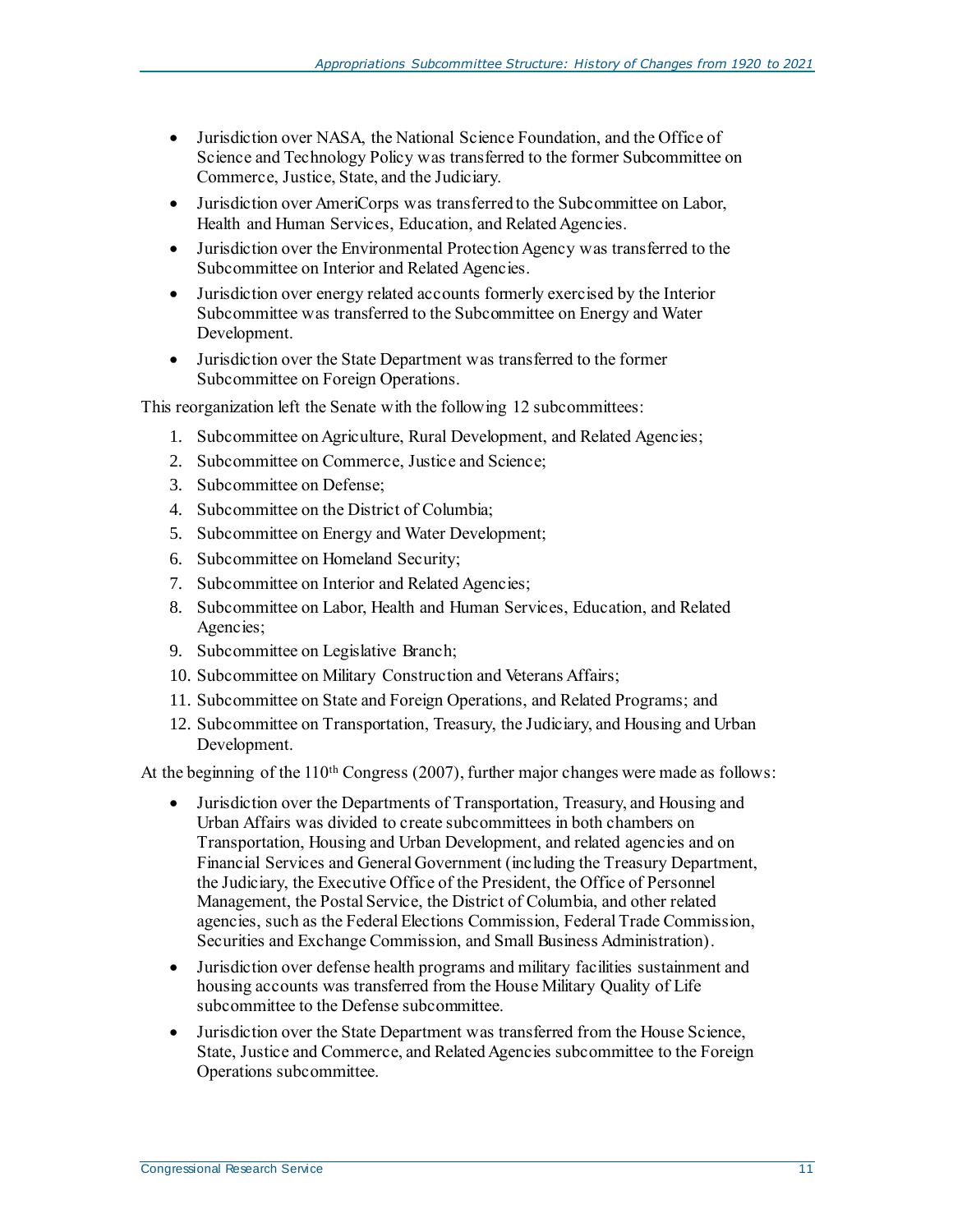In addition, the House reestablished a subcommittee with jurisdiction over the legislative branch, and the Senate eliminated a separate subcommittee on the District of Columbia. The reorganization left the two chambers with the following 12 subcommittees:<sup>29</sup>

- 1. Subcommittee on Agriculture, Rural Development, Food and Drug Administration, and Related Agencies;
- 2. Subcommittee on Commerce, Justice, Science, and Related Agencies;
- 3. Subcommittee on Defense;
- 4. Subcommittee on Energy and Water Development, and Related Agencies;
- 5. Subcommittee on Financial Services and General Government;
- 6. Subcommittee on the Department of Homeland Security;
- 7. Subcommittee on Interior, Environment, and Related Agencies;
- 8. Subcommittee on the Departments of Labor, Health and Human Services, Education, and Related Agencies;
- 9. Subcommittee on Legislative Branch;
- 10. Subcommittee on Military Construction, Veterans Affairs, and Related Agencies;
- 11. Subcommittee on State, Foreign Operations, and Related Programs;
- 12. Subcommittee on Transportation and Housing and Urban Development, and Related Agencies.

These 12 subcommittees continue to remain in place for the 117<sup>th</sup> Congress. In most respects, the jurisdictions of subcommittees for both the House and Senate Appropriations Committees have been parallel since this organization was established in 2007. The one salient exception is jurisdiction over funding for the Commodity Futures Trading Commission (CFTC). In the House, funding for CFTC is included in the Agriculture, Rural Development, Food and Drug Administration, and Related Agencies Appropriations bill, while the Senate includes it in the Financial Services and General Government Appropriations bill. Since 2007, the two chambers have alternated which of these two measures includes CFTC funding when enacted.

During the first session of the 110<sup>th</sup> Congress (2007), based on the recommendations of the 9/11 Commission, the House created the Select Intelligence Oversight Panel of the Appropriations Committee to oversee spending on federal intelligence activities.<sup>30</sup> This panel was established for three major purposes: to review and study on a continuing basis budget requests for and execution of intelligence activities, to make recommendations to relevant subcommittees of the Appropriations Committee, and to prepare an annual report to the Defense subcommittee containing budgetary and oversight observations and recommendations for use by such subcommittee in preparation of the classified annex to the bill making appropriations for the Department of Defense.<sup>31</sup> This panel did not have any spending jurisdiction.

<sup>&</sup>lt;sup>29</sup> U.S. Congress, House Committee on Appropriations, *Subcommittee Jurisdiction*, committee print, 110<sup>th</sup>Cong., 1<sup>st</sup> sess. (Washington: GPO, 2007).

<sup>&</sup>lt;sup>30</sup> Representative David Obey, chairman of the House Appropriations Committee, introduced H.Res. 35 at the beginning of the  $110<sup>th</sup>$  Congress to create a select oversight panel to oversee spending on federal intelligence activities. The resolution was adopted by the House on January 9, 2007, by a vote of 239-188. See "Select Intelligence Oversight Panel," *Congressional Record*, daily edition, vol. 153 (January 9, 2007), pp. H199-H209.

 $31$  The Select Intelligence Oversight Panel was composed of 13 members, including the chairman and ranking minority member of the Appropriations Committee, the chairman and ranking minority member of the Defense subcommittee, six additional members of the Appropriations Committee, and three members of the Permanent Select Committee on Intelligence.